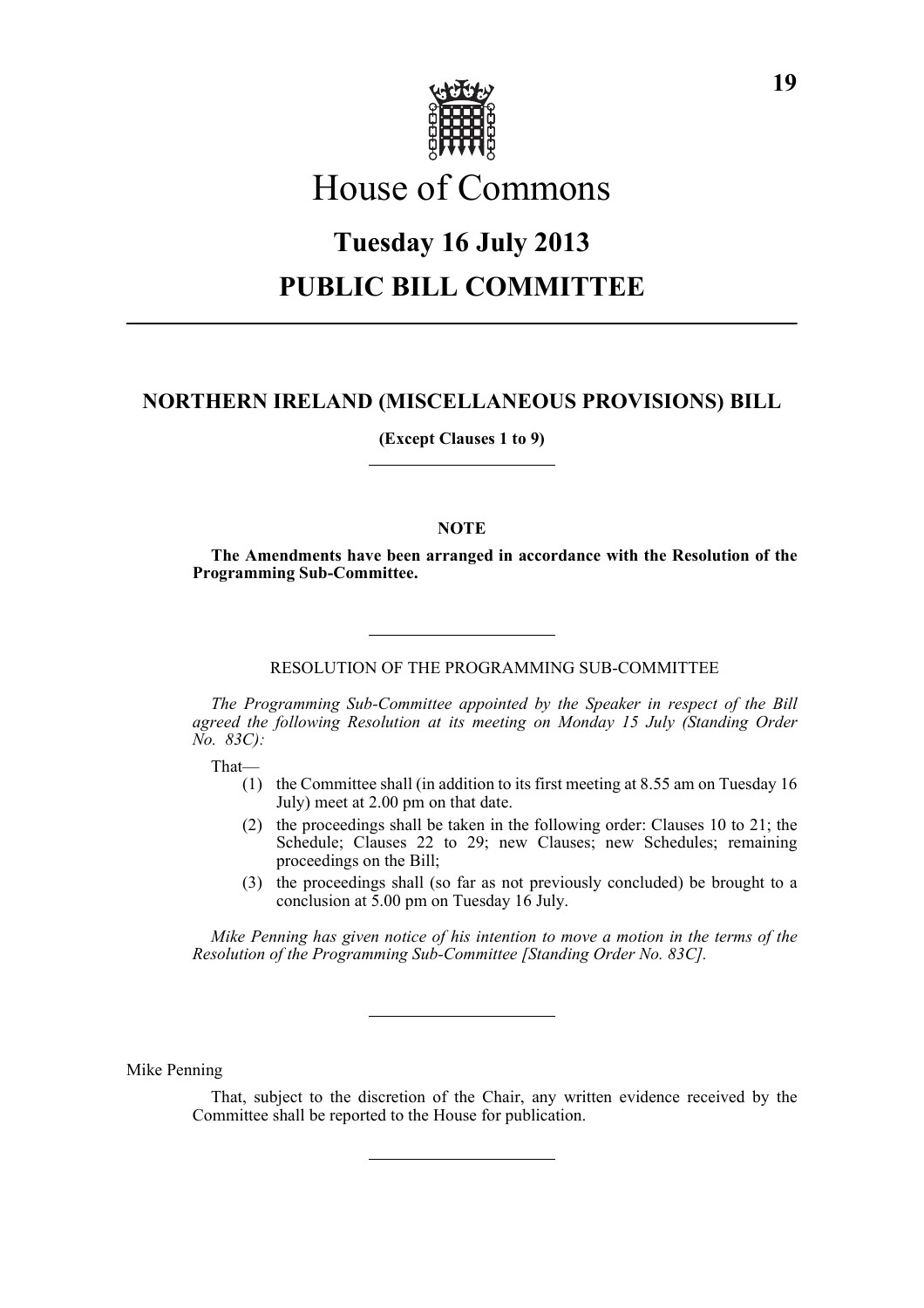Mr Nigel Dodds Dr William McCrea Mr Jeffrey Donaldson Mr Gregory Campbell David Simpson Jim Shannon Ian Paisley Sammy Wilson Clause **22**, page **15**, line **35**, after 'authorities)', insert '— '(a) in subsection (1), after paragraph (d) insert— "(e) between those who are victims and survivors of the conflict and those who are not; and (f) between those who have been members of Her Majesty's armed forces and those who are not.". (b) after subsection (1) insert— "(1A) person is excluded from any benefit arising from this Act by virtue of (1)(e) if that person has been convicted of a serious criminal conviction."  $(c)$  '. Mr Nigel Dodds Dr William McCrea Mr Jeffrey Donaldson Mr Gregory Campbell David Simpson Jim Shannon Ian Paisley Sammy Wilson Naomi Long Clause **22**, page **16**, line **3**, at end insert— '(1A) In subsection (5) of that Act insert— ""victim and survivor of the conflict" is defined as— (a) any person who has suffered harm caused by an act related to the conflict in Northern Ireland, for which they are not wholly or partly responsible, that is in violation of the criminal law, (b) any person who provides a substantial amount of care on a regular basis for a person as outlined in paragraph (a), where the harm suffered is a physical or psychological injury. "serious criminal conviction" means a conviction, whether the person was convicted in Northern Ireland or elsewhere, for an offence for which—

- (c) a sentence of imprisonment of five years or more was imposed,
- (d) a sentence of imprisonment for life was imposed.".'.

# Mark Durkan

Clause **22**, page **16**, line **3**, at end insert—

- '(1A) After subsection (2) of section 75 (Statutory duty on public authorities) of that Act insert—
	- " $(2A)$  A public authority shall not interpret its obligations under subsection  $(2)$ in a way that is incompatible with measures taken on the basis of objective need.".

**1**

**2**

**5**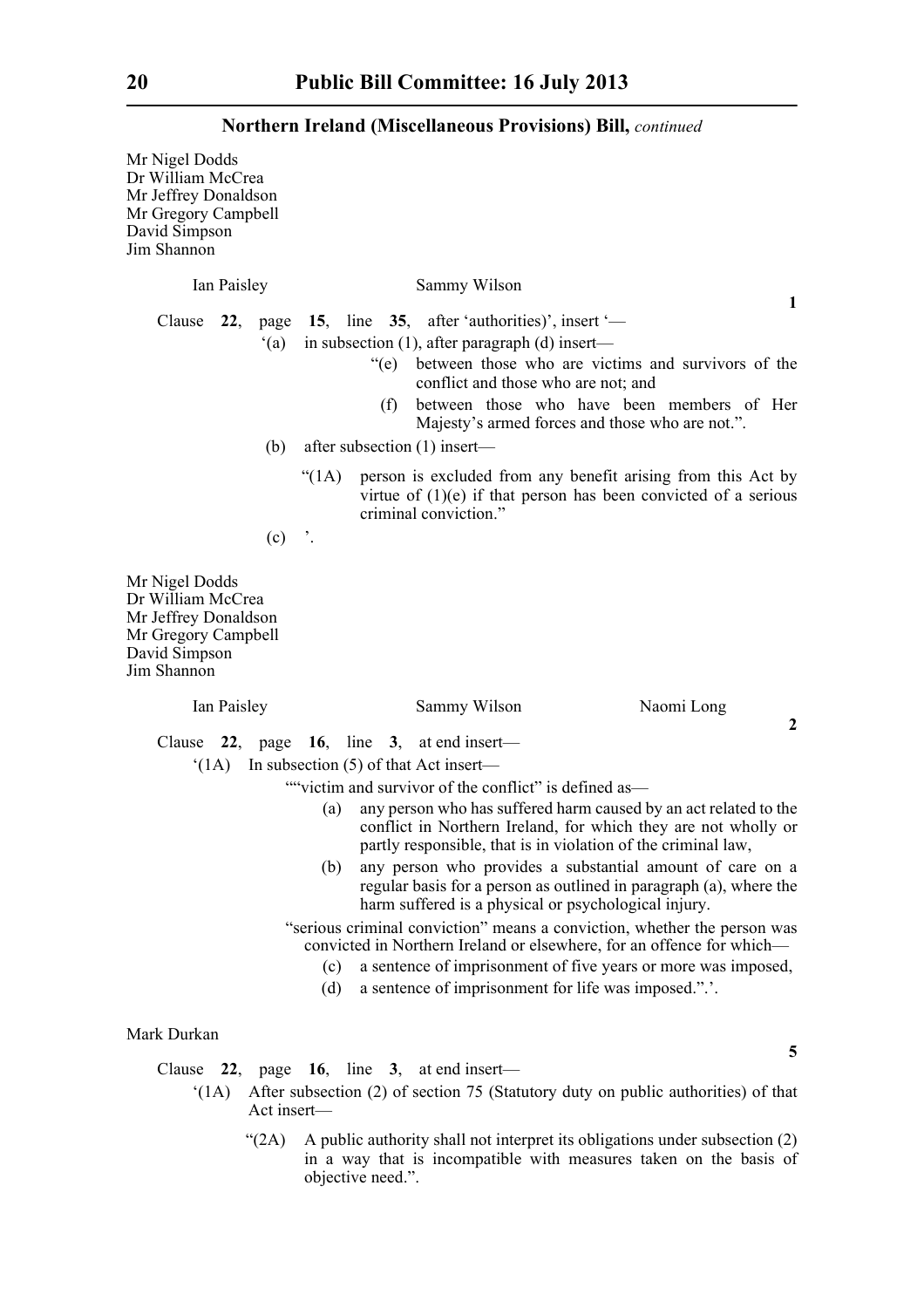(1B) In subsection (5) of section 75 of that Act insert—

"good relations" shall be interpreted in line with international obligations and, in particular, with regard to—

- (e) tackling prejudice, and
- (f) promoting understanding.".'.

Naomi Long

Clause **23**, page **16**, line **20**, at end insert—

'(8) An order under subsection (4) may not apply to decions about the voting age of persons entitled to vote in elections in respect of the Northern Ireland Assembly and district councils.'.

Naomi Long

Clause **23**, page **16**, line **26**, at end insert—

'(3) In Schedule 2, paragraph 12, of that Act at end insert "but not the voting age of persons entitled to vote in elections in respect of the Northern Ireland Assembly and district councils.".'.

#### *NEW CLAUSES*

*Amendment to British Nationality Act 1981*

Mr Nigel Dodds Dr William McCrea Mr Jeffrey Donaldson Mr Gregory Campbell David Simpson Jim Shannon

Ian Paisley Sammy Wilson

**NC1**

To move the following Clause:—

'After Section 6 of the British Nationality Act 1981 insert—

### **"6A Acquisition by Persons Born in the Republic of Ireland**

- (1) A person born in the Republic of Ireland shall be a British citizen if they give notice in writing to the Secretary of State of their intention to be a British citizen.
- (2) A person giving notice under subsection (1) must certify to the Secretary of State that they intend to revoke their citizenship of the Republic of Ireland.

**3**

**4**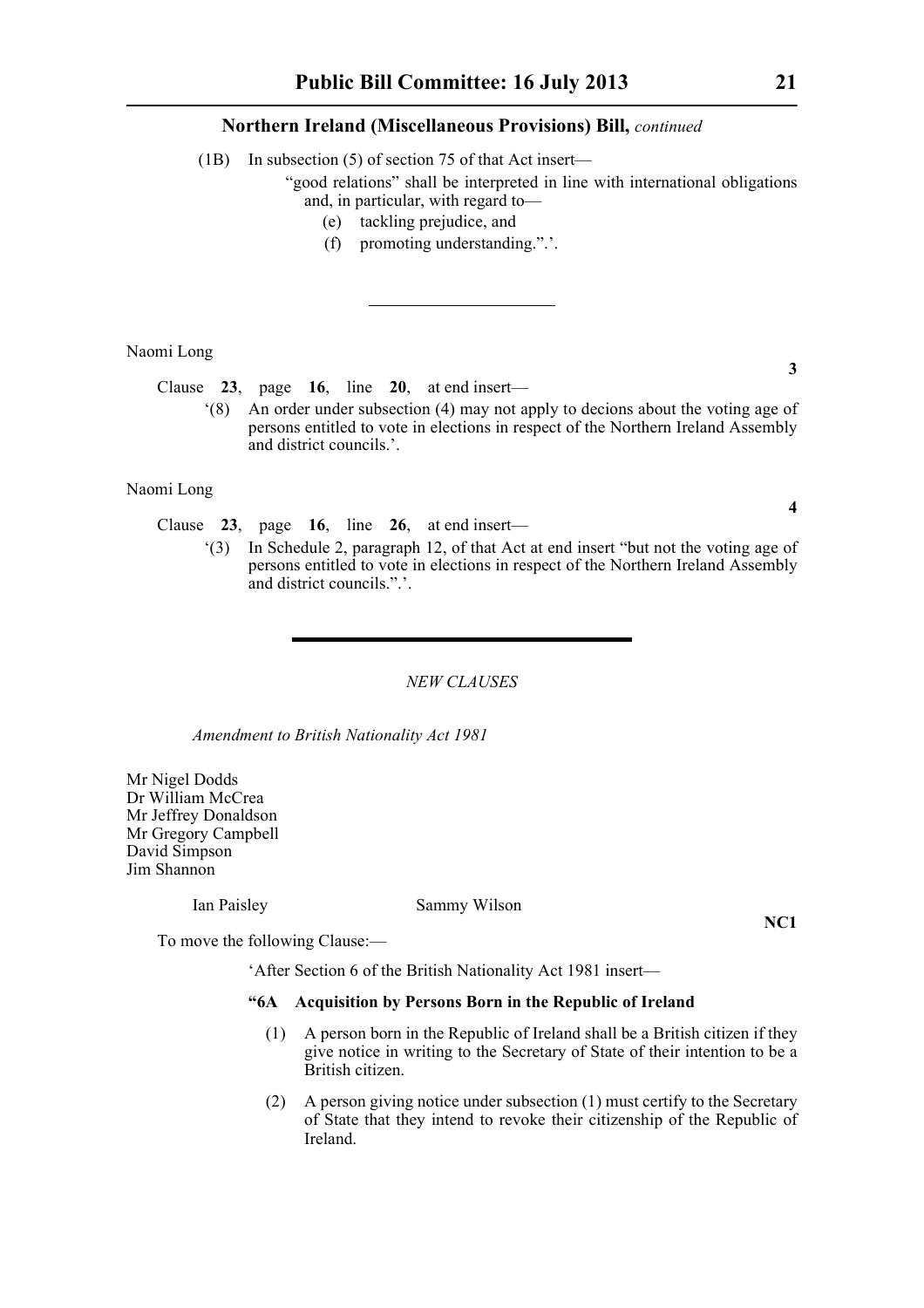(3) The Secretary of State shall by regulations make provision regarding the form of notice given under subsection (1).".'.

*Analysis of PSNI Historical Enquiries Team material*

#### Mark Durkan

To move the following Clause:—

- '(1) If the Secretary of State appoints one or more persons to prepare an analysis of the work of the Historical Enquiries Team of the Police Service of Northern Ireland, any existing provision prohibiting publication of the material to be analysed shall, subject to subsection (2) below, not apply for the purposes of this section.
- (2) No personal information shall be included in the analysis as published without the permission of the person concerned or, if they are dead, of their relatives.'.

*Pledge of Office by First Minister and Deputy First Minister*

Mark Durkan Ms Margaret Ritchie

To move the following Clause:—

'After section 16A(9) of the Northern Ireland Act 1998, there shall be inserted—

"(9A) The First Minister and Deputy First Minister shall each make their pledge of office orally in full at a sitting of the Assembly.'.

*Cross-community election of First Minister and Deputy First Minister*

Mark Durkan Ms Margaret Ritchie

To move the following Clause:—

'In section 16A of the Northern Ireland Act 1998 (Appointment of First Minister, Deputy First Minister and Northern Ireland Ministers following Assembly election)—

- (a) subsections (4) to (7) and (9) (which relate to the appointment of the First Minister and Deputy First Minister) shall cease to have effect;
- (b) after subsection (3) there shall be inserted—

# **NC2**

**NC3**

**NC4**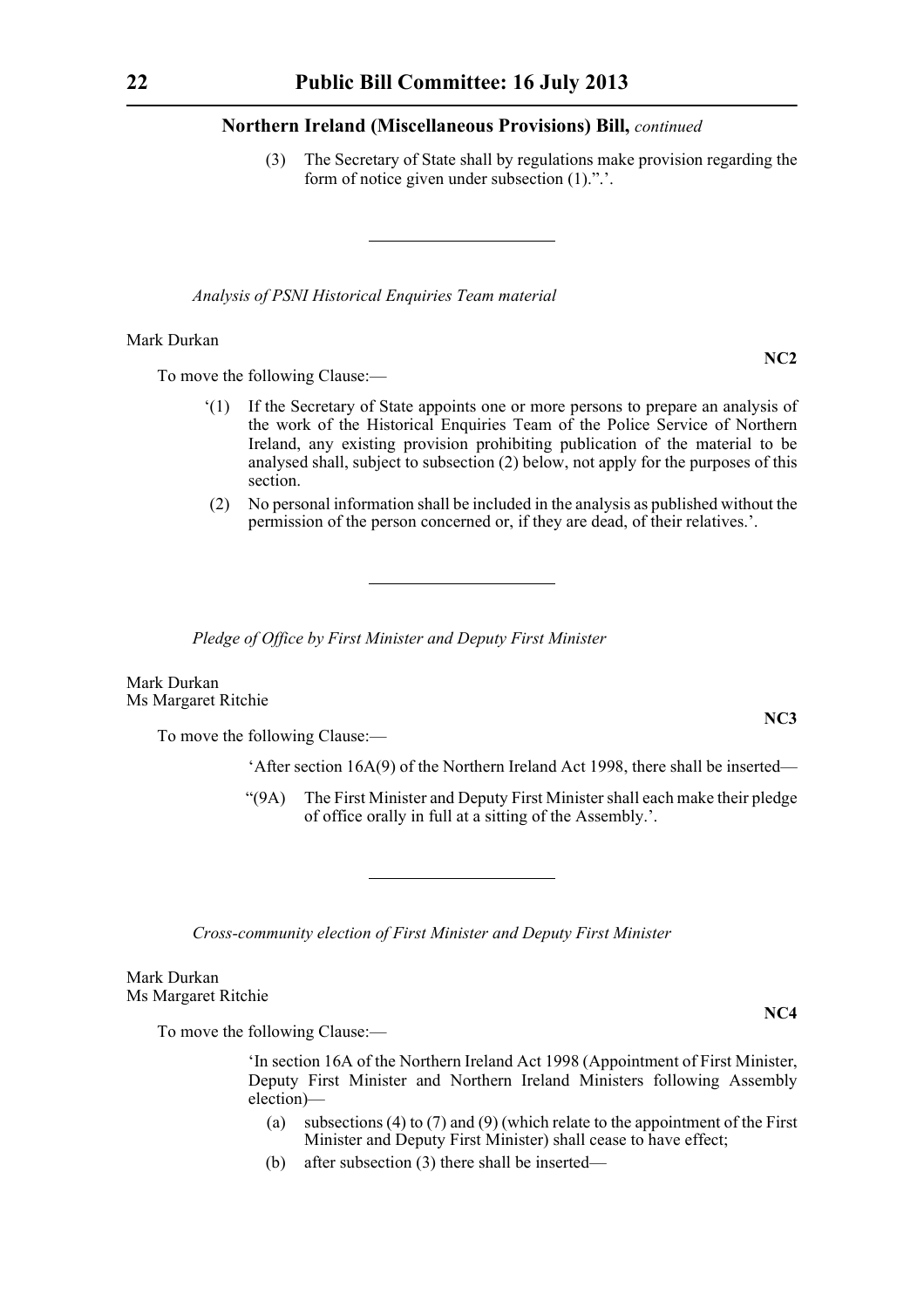- "(4) Each candidate for the office of First Minister or Deputy First Minister must stand for election jointly with a candidate for the other office.
- (5) Two candidates standing jointly shall not be elected to the two offices without the support of a majority of the members voting in the election, a majority of the designated Nationalists voting and a majority of the designated Unionists voting.
- (6) The First Minister and the Deputy First Minister—
	- (a) shall not take up office until each of them has affirmed the terms of the pledge of office; and
	- (b) subject to the provisions of this Part, shall hold office until the conclusion of the next election for First Minister and Deputy First Minister.".
- (c) in subsection  $(3)(b)$  the reference to subsections  $(4)$  to  $(7)$  shall be replaced by a reference to subsections (4) to (6).'.

*Reduction in voting age to be a reserved matter*

#### Mark Durkan

To move the following Clause:—

'In Schedule 3 (Reserved matters) to the Northern Ireland Act 1998, after paragraph 7 insert—

"7A The alteration to any age between 16 and 18 of the minimum voting age for elections to the Assembly or local government elections in Northern Ireland.".'.

*Annual report on activity relating to Northern Ireland's past*

# Mark Durkan

To move the following Clause:—

- '(1) The Secretary of State shall lay a report before Parliament in respect of each year as soon as possible after the end of the year to which it relates.
- (2) The Secretary of State may appoint a person or persons to produce the report required under subsection (1).
- (3) A report laid under subsection (1) shall contain in relation to the year to which it relates—
	- (a) a summary of the work of the Historical Enquiries Team of the Northern Ireland Police;
	- (b) a summary of the work of the Police Ombudsman for Northern Ireland insofar as it relates to Northern Ireland's past;

**NC6**

**NC5**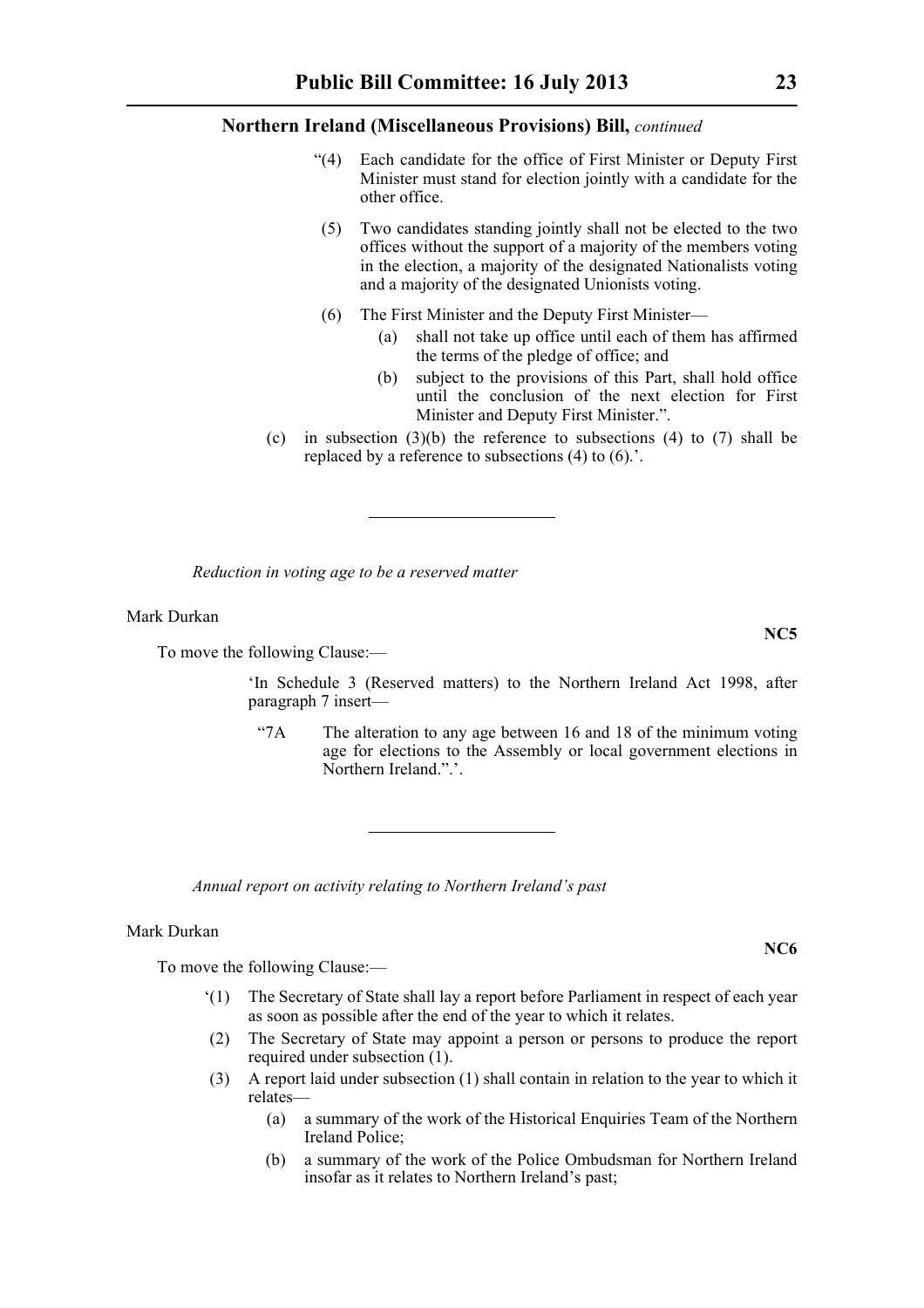- (c) a summary of the work of other public bodies which, in the opinion of the Secretary of State, relates to Northern Ireland's past;
- (d) a summary of responses made by Her Majesty's Government or any other Government or body to any of the work covered by the report; and
- (e) a clear indication where the findings of any work summarised in the report contradict remarks recorded in the Official Report of the House of Commons or House of Lords, especially by a Minister of the Crown.
- (4) After a report under subsection (1) has been laid before Parliament the Secretary of State shall provide a statement to Parliament which shall contain references to—
	- (a) the comparative standard of enquiries conducted by the Historical Enquiries Team during that year;
	- (b) the progress made during the year in dealing with Northern Ireland's past;
	- (c) any apologies that have been given by any Government or public body in relation to the work summarised in the report; and
	- (d) any other relevant issues or concerns as they relate to Northern Ireland's past.
- (5) Any existing provision prohibiting publication of the material to be summarised under subsection (2)(a) shall, subject to subsection (6) below, not apply for the purposes of this section.
- (6) No personal information shall be included in the report as laid before Parliament without the permission of the person concerned or, if they are dead, of their relatives.'.

#### *Petitions of concern*

#### Mark Durkan

To move the following Clause:—

- '(1) In section 42 of the Northern Ireland Act 1998 (Petitions of concern), omit subsection (3) and insert—
	- "(3) When a petition of concern is lodged against a measure, proposal or a decision by a Minister, Department or the Executive ("the matter"), the Assembly shall appoint a special committee to examine and report on whether the matter is in conformity with equality and human rights requirements, including the European Convention on Human Rights and any Bill of Rights for Northern Ireland.
	- (4) A committee as provided for under subsection (3) may also be appointed at the request of the Executive Committee, a Northern Ireland Minister or relevant Assembly Committee.
	- (5) The Assembly shall consider the report of any committee appointed under this section and determine the matter in accordance with the requirements for cross-community support.

**NC7**